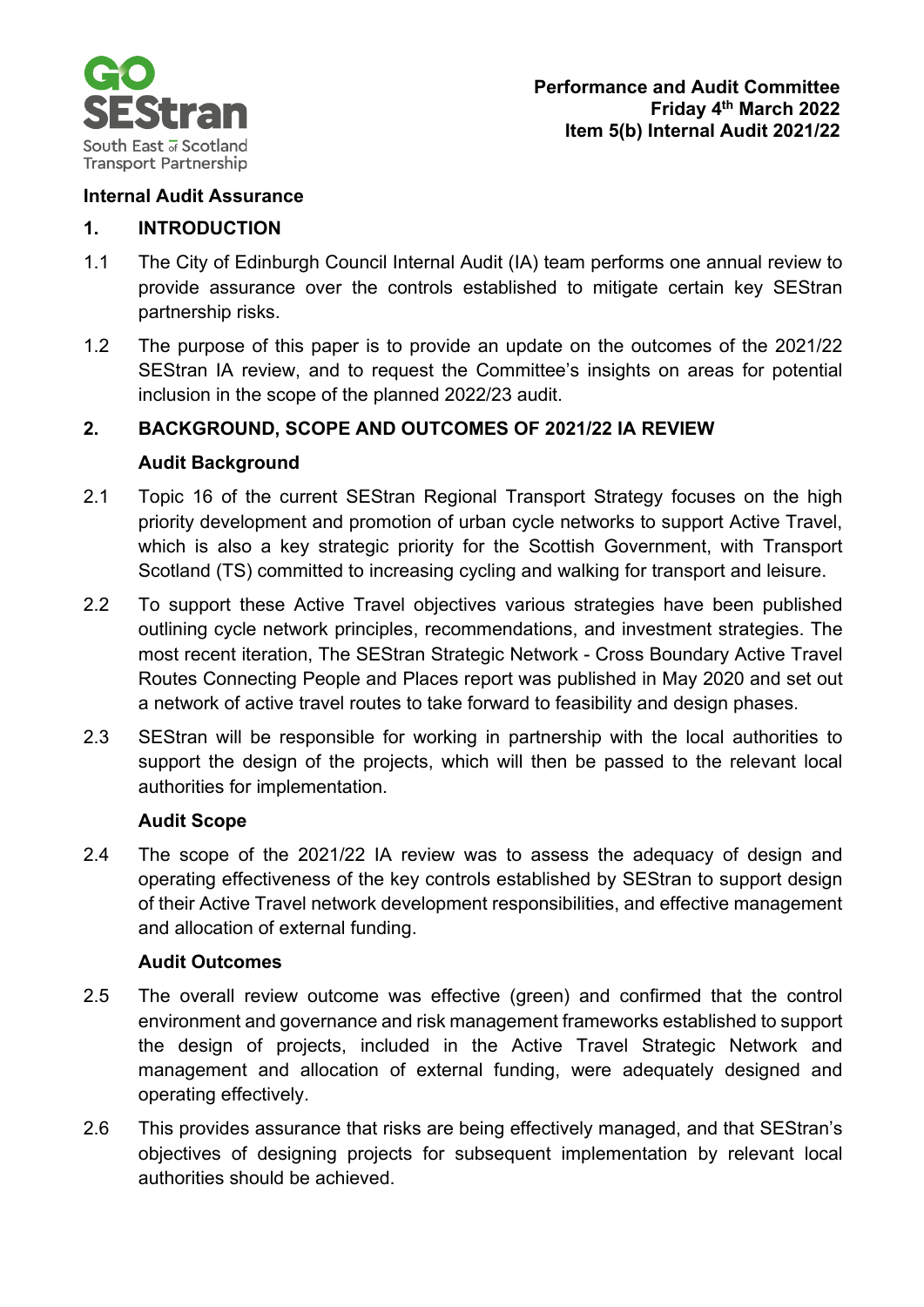- 2.7 Whilst SEStran adopted a robust tendering process to secure contractors to complete the design of the projects in line with SEStran's Standing Orders, there is currently no established process to identify and record potential procurement conflicts of interest.
- 2.8 Additionally, whilst the Strategic Network sets out completion routes across five implementation phases, there is a key dependency on both the appetite of Partners and availability of funding, that will determine whether the full strategy can be achieved and drive its implementation timeframes.
- 2.9 Consequently, one low rated and one advisory finding were raised reflecting these points and are included at section 3 of the report.
- 2.10 A number of areas of good practice were also identified and are included in the opinion section of the report (section 2).
- 2.11 Management actions to address the two medium rated Internal Audit recommendations raised in the Covid-19 Resilience Arrangements review completed in May 2021 have also been effectively implemented and embedded.
- 2.12 The full report is included at Appendix 1.

#### **3. 2022/23 INTERNAL AUDIT REVIEW**

- 3.1 The Council's proposed 2022/23 Internal Audit annual plan will be presented to the Governance, Risk, and Best Value Committee on 8 March 2022, and includes one Internal Audit review for SEStran, which is consistent with the level of assurance provided in prior years.
- 3.2 The 2022/23 review is likely to be completed between January and March 2023, and potential areas for inclusion in scope have not yet been discussed with the SEStran management team.
- 3.3 Any insights or recommendations from the Committee on key risks or areas of concern to consider for inclusion in scope of the planned 2022/23 IA review would be welcome.

#### **4. RECOMMENDATIONS**

The Committee is requested to:

- note the outcomes of the 2021/22 IA review, and the associated costs; and
- provide any insights or recommendations on key risks or areas of concern that the Committee would like IA to consider including in the 2022/23 IA review.

#### **Appendix 1: Internal Audit 2021/22 Report**

#### **Lesley Newdall**

Chief Internal Auditor, City of Edinburgh Council

E-mail: [lesley.newdall@edinburgh.gov.uk](mailto:lesley.newdall@edinburgh.gov.uk) | Tel: 0131 469 3216

23 February 2022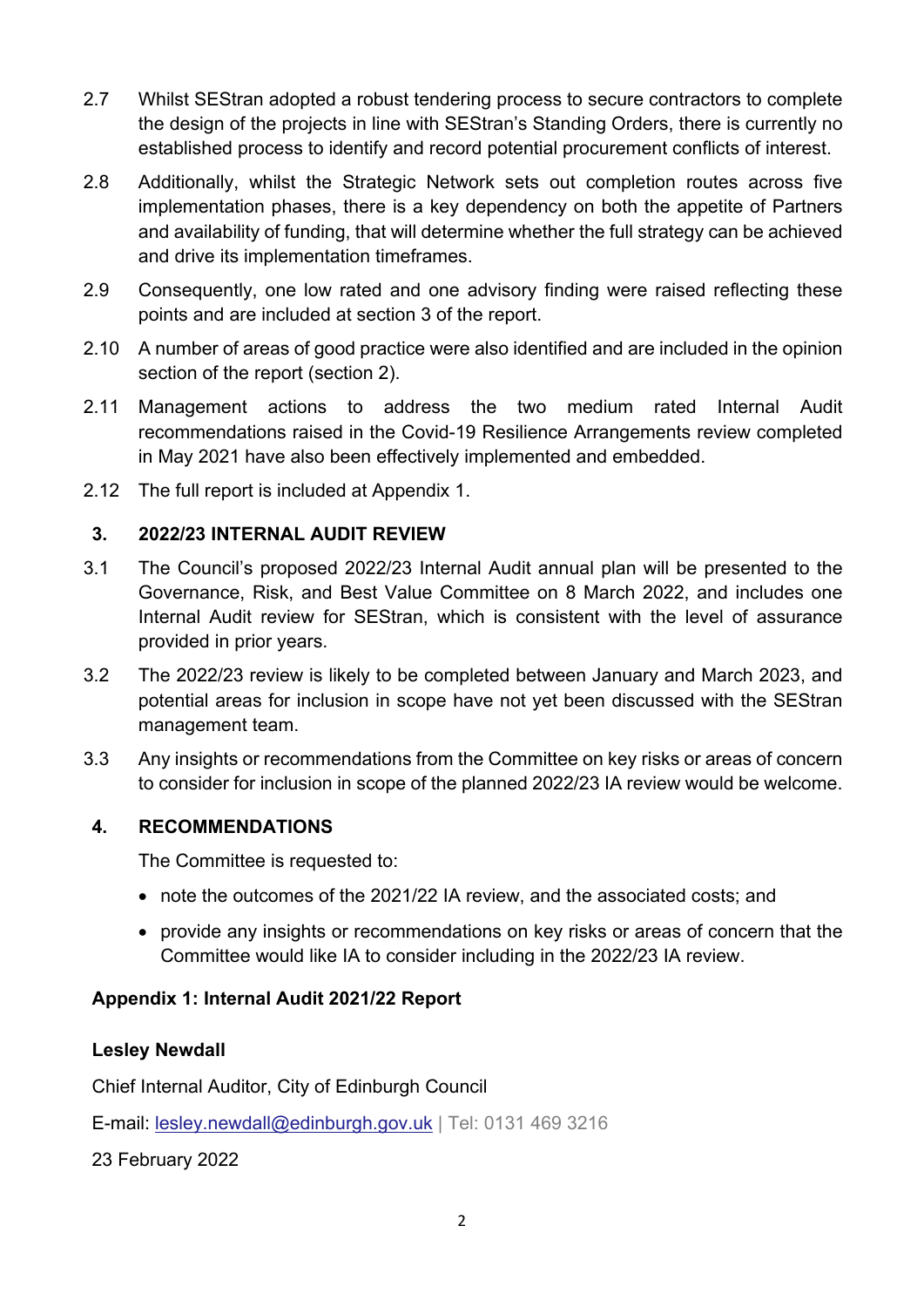| <b>Policy Implications</b>            | None                                                                                                                                                                          |
|---------------------------------------|-------------------------------------------------------------------------------------------------------------------------------------------------------------------------------|
| <b>Financial Implications</b>         | SEStran is charged an annual fee for provision of the annual IA<br>assurance review. The fee for 2021/22 is £5,000, which<br>remains consistent with the 2020/21 fee applied. |
| Equalities Implications               | None                                                                                                                                                                          |
| <b>Climate Change</b><br>Implications | None                                                                                                                                                                          |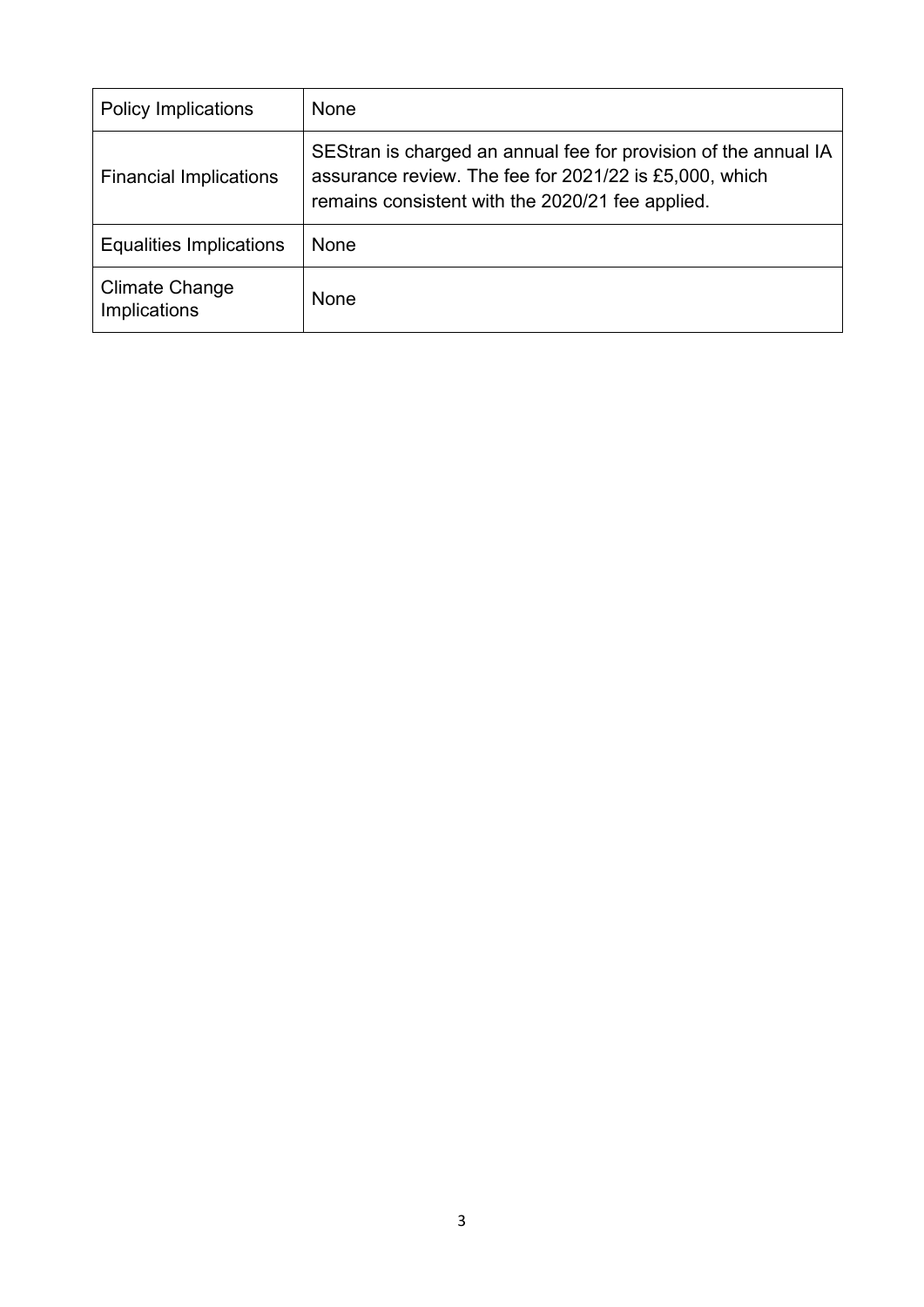

## *The City of Edinburgh Council* Internal Audit

### **South East of Scotland Transport Partnership (SEStran)** Active Travel Network Development

Final Internal Audit Report

24 February 2022

OO2101

**Overall report rating:**

| The control environment and governance and risk management frameworks have<br>been adequately designed and are operating effectively, providing assurance that<br><b>Effective</b><br>risks are being effectively managed, and that SEStran's objectives should be<br>achieved. |
|---------------------------------------------------------------------------------------------------------------------------------------------------------------------------------------------------------------------------------------------------------------------------------|
|---------------------------------------------------------------------------------------------------------------------------------------------------------------------------------------------------------------------------------------------------------------------------------|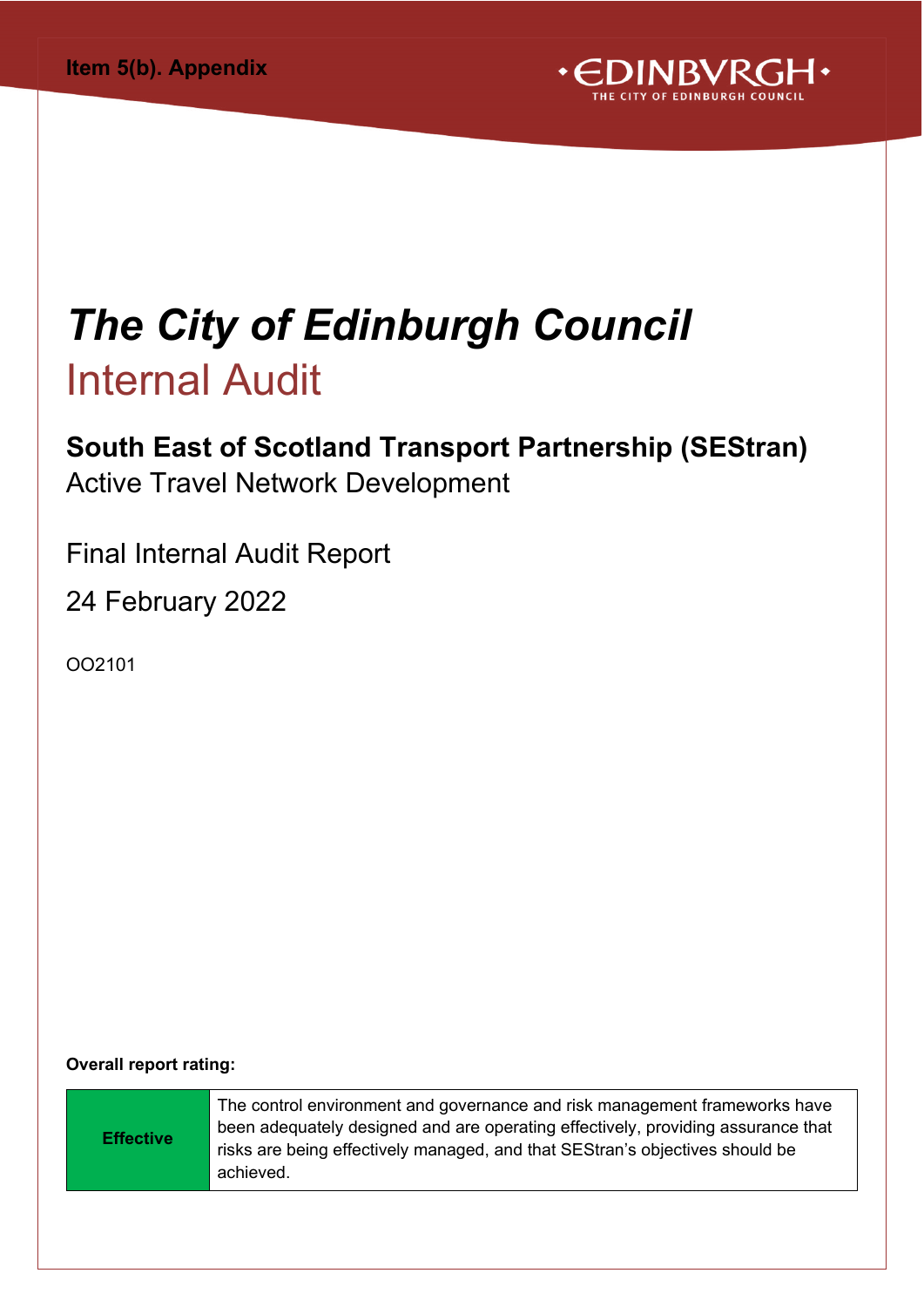### **Contents**

| 1. Background and Scope                  | 2 |
|------------------------------------------|---|
| 2. Executive summary                     | 4 |
| 3. Detailed findings                     | 5 |
| Appendix 1: Basis of our classifications |   |
| Appendix 2: Areas of audit focus         | 8 |

This internal audit review is conducted for the South East Scotland Transport (SEStran) Partnership and is designed to help SEStran assess and refine its internal control environment. It is not designed or intended to be suitable for any other purpose and should not be relied upon for any other purpose. The City of Edinburgh Council accepts no responsibility for any such reliance and disclaims all liability in relation thereto.

The internal audit work and reporting has been performed in line with the requirements of the Public Sector Internal Audit Standards (PSIAS) and as a result is not designed or intended to comply with any other auditing standards.

Although there are a number of specific recommendations included in this report to strengthen internal control, it is management's responsibility to design, implement and maintain an effective control framework, and for the prevention and detection of irregularities and fraud. This is an essential part of the efficient management of SEStran. Communication of the issues and weaknesses arising from this audit does not absolve management of this responsibility. High and Critical risk findings will be raised with senior management and the SEStran Partnership Board as appropriate.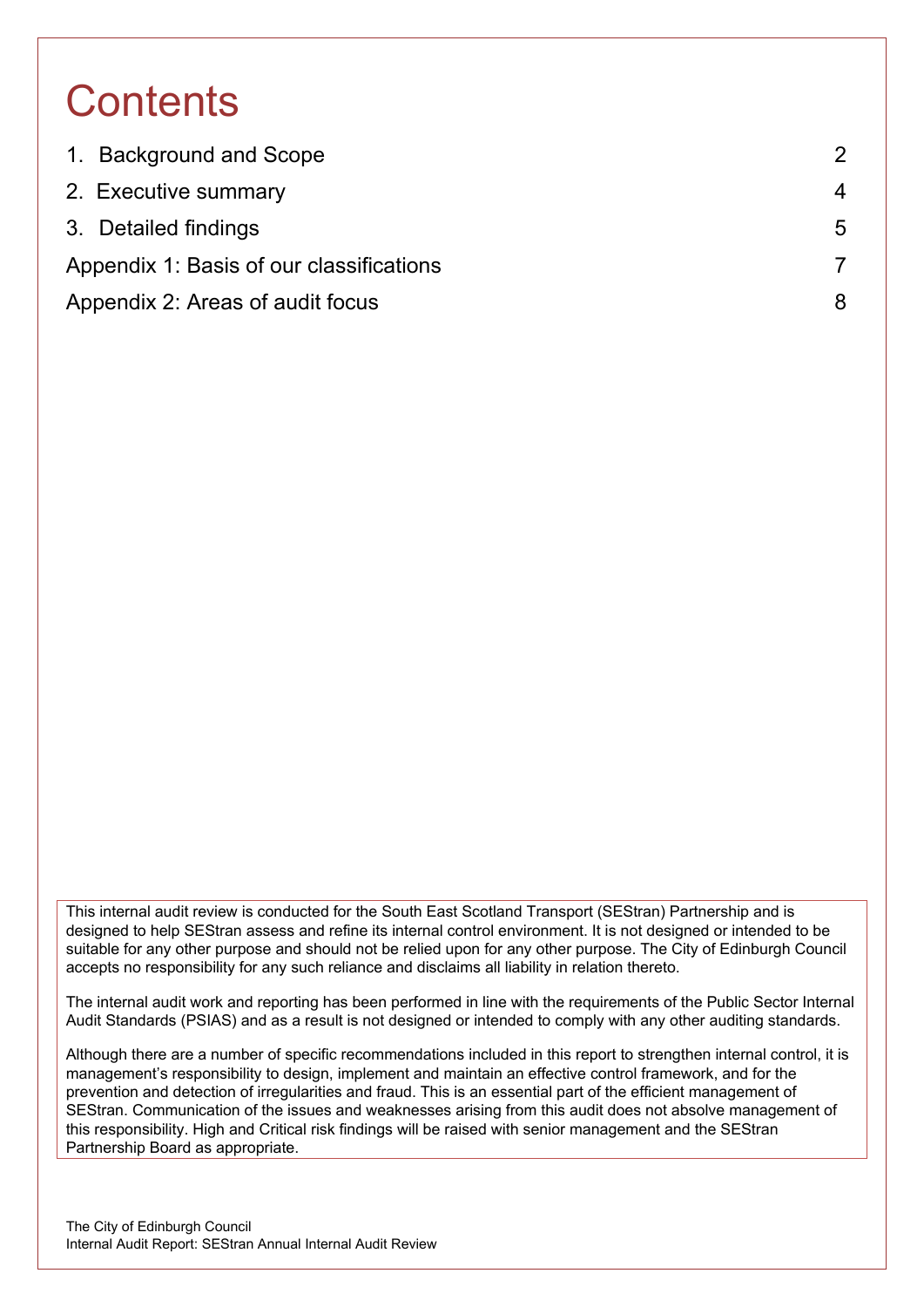## <span id="page-5-0"></span>1. Background and Scope

### **Background**

In accordance with Transport (Scotland) Act 2005, The South East of Scotland Transport partnership (SEStran) is the established statutory regional transport partnership for the South East of Scotland. SEStran is a body corporate that includes eight local authorities across south east Scotland (City of Edinburgh, Clackmannanshire, East Lothian, Falkirk, Fife, Midlothian, Scottish Borders and West Lothian Councils) within its remit.

SEStran's vision is for a regional transport system that provides all citizens of south east Scotland with a genuine choice of transport that fulfils their needs and provides travel opportunities for work and leisure on a sustainable basis.

SEStran is a small organisation, operating with a combined core and projects budget of circa £1,472K (mainly sourced from government grants and local authority contributions) that is used to cover operational costs and deliver regional transport projects that are aligned with both the SEStran vision and the Regional Transport Strategy (RTS). These projects are delivered by a team of ten employees.

#### **Active Travel Networks**

Active travel means getting about in a physically active way, like walking or cycling. It usually means short journeys and can include walking to the shops or local school, cycling to work or to see friends and family, or cycling to the train station.

[Topic 16 of the current SEStran RTS](https://sestran.gov.uk/wp-content/uploads/2017/01/SEStran_Regional_Transport_Strategy_Refresh_2015_as_published.pdf) focuses on the high priority development and promotion of urban cycle networks to support Active Travel, which is also a key strategic priority for the Scottish Government, with **Transport Scotland** (TS) committed to increasing cycling and walking for transport and leisure.

To support these Active Travel objectives, SEStran produced the following strategic documents that were based on desktop studies; consultation; and 'audits' of existing Active Travel infrastructure and routes.

1. [Strategy for Investment in Development of a Strategic Urban Cycle Network](https://sestran.gov.uk/wp-content/uploads/2017/01/SEStran-Cycle-investment-strategy.pdf) in February 2010 that outlined SEStran's vision for a new cycling infrastructure across the region that would be given a status equal to that of the provision of new infrastructure for other road users, and should support completion of 6.3% of journeys to work by bicycle by 2023.

The strategy included 13 urban cycling network principles and costed recommendations for development of a strategic regional cycle network to support cyclists across the short; medium; and longer term.

2. The SEStran [Strategic Cross Boundary Cycle Development](https://sestran.gov.uk/publications/sestran-strategic-cross-boundary-cycle-development-final-report/) report published in June 2015 aimed to guide investment in cross-local authority boundary sections of the cycling network, with particular focus on routes suitable for commuters.

The report included a list of barriers; missing links; and solutions to support the cross-boundary commuter cycling network. These solutions were not costed, but assessed investment criteria as either low; medium or high.

3. The SEStran Strategic Network – [Cross Boundary Active Travel Routes Connecting People and](file:///%5C%5Ccorpad.corp.edinburgh.gov.uk%5Cdepartments%5CFin%5CFinserv%5CInternalAudit%5C21_22%20Administration%5C01%20Templates%5CSEStran%E2%80%99s%20vision%20is%20that%20the%20new%20cycling%20infrastructure%20will%20be%20given%20a%20status%20equal%20to%20that%20of%20the%20provision%20of%20new%20infrastructure%20for%20other%20road%20users,%20with%206.3%25%20of%20journeys%20to%20work%20completed%20by%20bicycle%20by%202023.)  [Places](file:///%5C%5Ccorpad.corp.edinburgh.gov.uk%5Cdepartments%5CFin%5CFinserv%5CInternalAudit%5C21_22%20Administration%5C01%20Templates%5CSEStran%E2%80%99s%20vision%20is%20that%20the%20new%20cycling%20infrastructure%20will%20be%20given%20a%20status%20equal%20to%20that%20of%20the%20provision%20of%20new%20infrastructure%20for%20other%20road%20users,%20with%206.3%25%20of%20journeys%20to%20work%20completed%20by%20bicycle%20by%202023.) report published in May 2020 built on the previous studies with ongoing focus on developing and improving cross boundary commuter routes. This work was completed in partnership with eight local authorities and partners.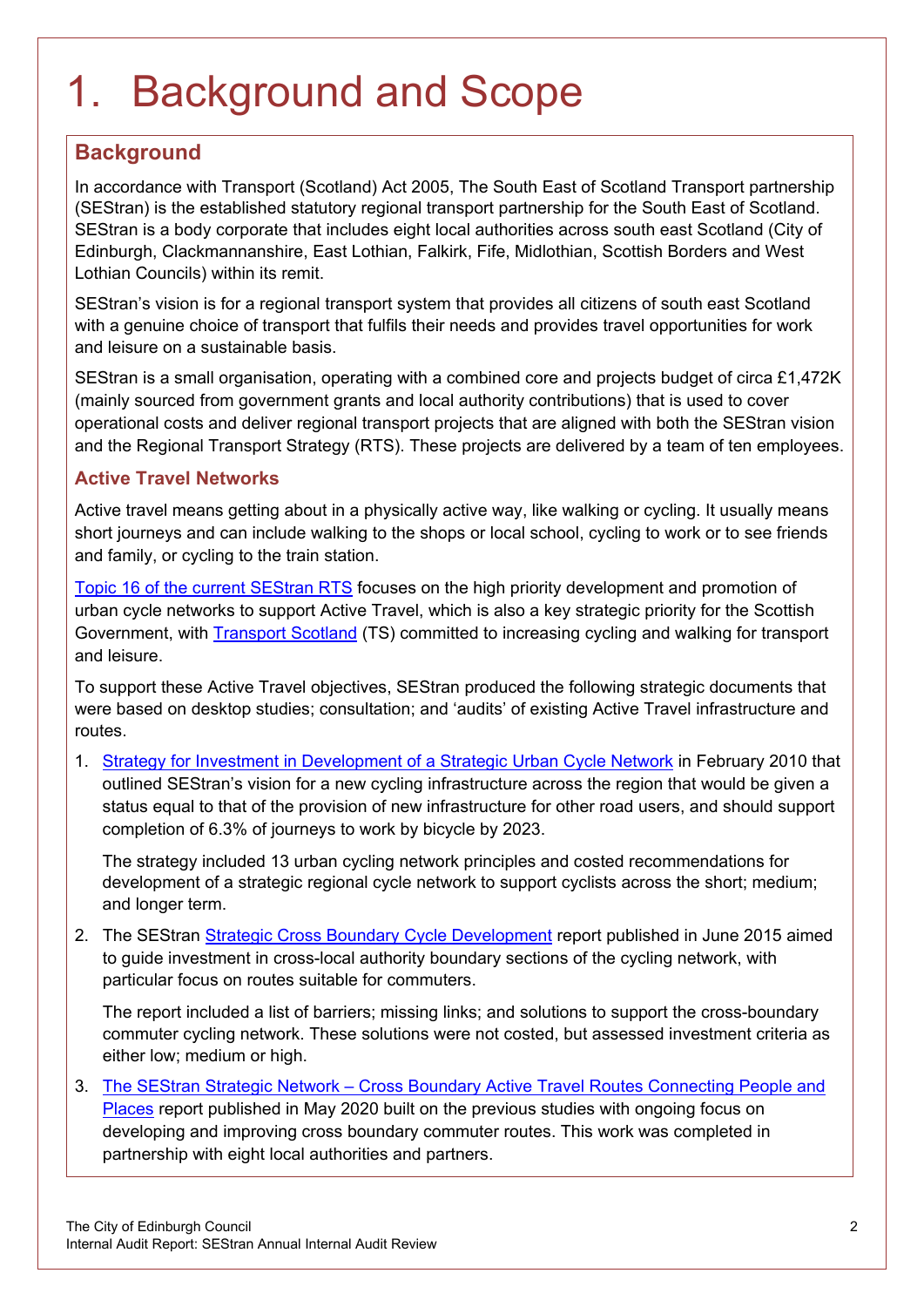A range of improvement proposals were identified and assessed using a multi criteria assessment methodology to determine their impact and prioritise potential implementation. This was supported by completion of a further cost benefits analysis, and identification of a number of 'quick wins' that could deliver immediate benefit.

Delivery of the network routes was then allocated into five phases with those that should deliver the greatest benefit to be introduced first. Each route was also allocated an approximate or 'banded' cost.

#### **SEStran Active Travel Network Development Responsibilities**

SEStran will be responsible for working in partnership with the local authorities to support the design of the projects, which will then be passed to the relevant local authorities for implementation.

To support this, £200K funding from both Transport Scotland and SUStrans (Sustainable Transport) has been secured and used to procure local consultants to review and prepare the design of the projects for presentation to and agreement by the relevant local authorities, with four projects currently in progress. This process involves significant external consultation, and the consultants provide regular progress updates to both the local authority and SEStran.

Transport Scotland also has the following specific grant funding requirements that SEStran must comply with:

- 1. Proposals submitted annually with approval and confirmation of funding received in April.
- 2. Quarterly reports provided to support financial claims for projects in progress.
- 3. Final summary report provided at the end of each financial year.
- 4. Six monthly evaluation report provided in relation to funding provided in previous year this includes a self-assessment against funding requirements.

#### **Scope**

The objective of this review was to assess the adequacy of design and operating effectiveness of the key controls established by SEStran to support design of their Active Travel network development responsibilities, and effective management and allocation of external funding.

Progress with implementation of the two medium rated Internal Audit recommendations raised in the Covid-19 Resilience Arrangements review completed in May 2021 was also considered.

#### **Limitations of Scope**

The review was not intended to provide assurance on the content of the May 2020 Strategic Network – [Cross Boundary Active Travel Routes Connecting People and Places](file:///%5C%5Ccorpad.corp.edinburgh.gov.uk%5Cdepartments%5CFin%5CFinserv%5CInternalAudit%5C21_22%20Administration%5C01%20Templates%5CSEStran%E2%80%99s%20vision%20is%20that%20the%20new%20cycling%20infrastructure%20will%20be%20given%20a%20status%20equal%20to%20that%20of%20the%20provision%20of%20new%20infrastructure%20for%20other%20road%20users,%20with%206.3%25%20of%20journeys%20to%20work%20completed%20by%20bicycle%20by%202023.) report, but to consider how effectively this has been used as a baseline to support prioritisation of project design and allocation of funding.

Recognising that current active travel projects are at the feasibility assessment stage, our review was limited to providing assurance on the design of the engagement and consultation process to be applied once the design of relevant active travel initiatives has been completed.

#### **Reporting Date**

Our audit work concluded on 21 February 2022, and our findings and opinion are based on the conclusion of our work as at that date.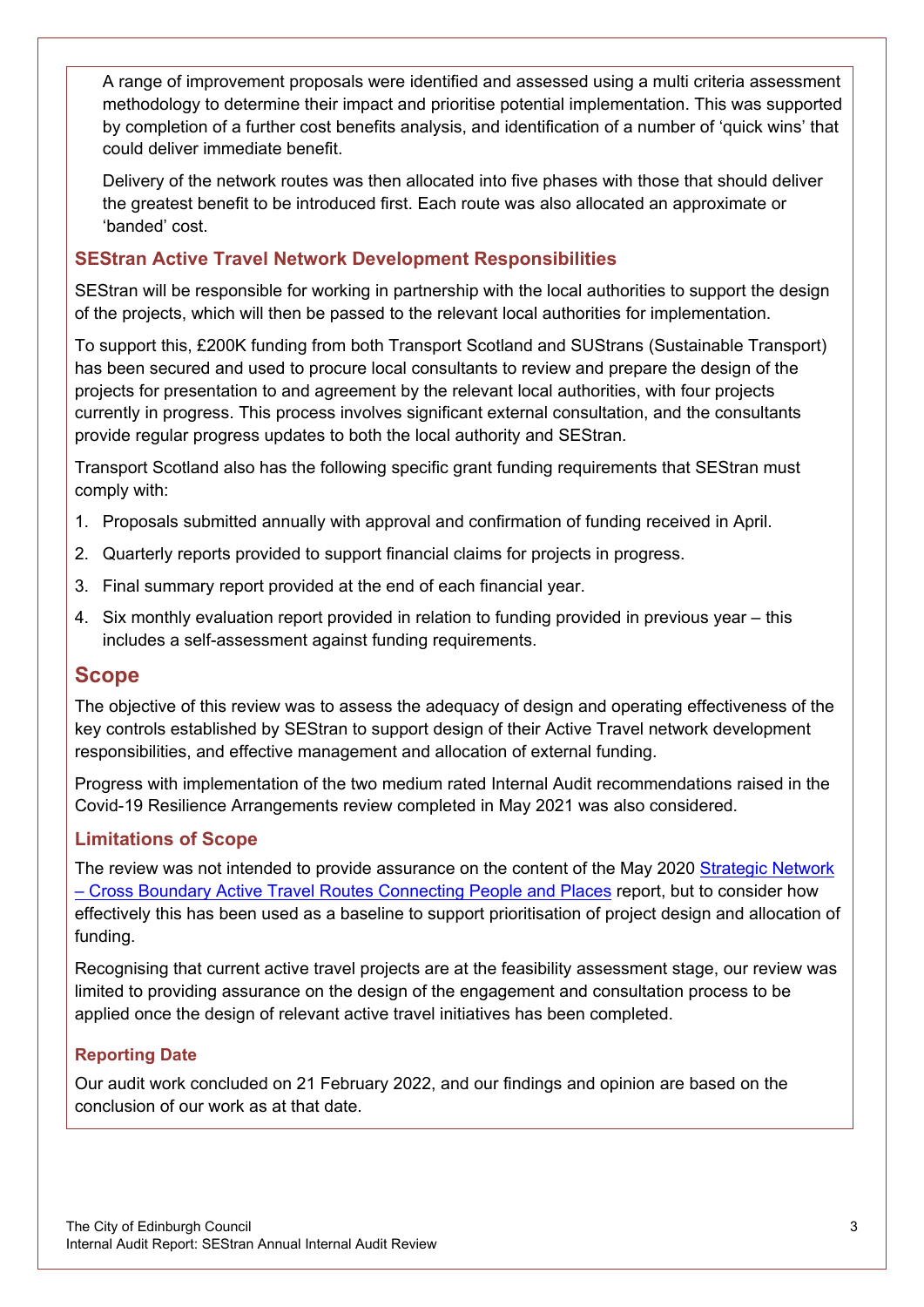## <span id="page-7-0"></span>2. Executive summary

### Total number of findings: 2

| Summary of findings raised |                                                                     |
|----------------------------|---------------------------------------------------------------------|
| <b>Low</b>                 | 1. Identifying and recording conflicts of interest                  |
| <b>Advisory</b>            | 2. Strategic risk associated with delivery of the Strategic Network |

### **Opinion**

#### **Effective (green)**

Our review confirmed that the control environment and governance and risk management frameworks established to support the design of projects included in the Strategic Network and management and allocation of external funding, were adequately designed and operating effectively. This provides assurance that risks are being effectively managed, and that SEStran's objectives of designing projects for subsequent implementation by relevant local authorities should be achieved.

Additionally, management actions to address the two medium rated Internal Audit recommendations raised in the Covid-19 Resilience Arrangements review completed in May 2021 have been effectively implemented and embedded.

The May 2020 Strategic Network document sets out SEStran's vision to work collaboratively with Partners to deliver a network of cross boundary active travel routes across the South East of Scotland area.

Whilst the Strategic Network sets out completion of these routes across five implementation phases there is a key dependency on both the appetite of Partners and availability of funding, that will determine whether the full strategy can be achieved and drive its implementation timeframes. Recognising this, an advisory finding has been raised recommending that this strategic risk is included in the SEStran risk register and shared with the Board.

Currently, SEStran is designing the travel routes detailed in the Strategic Network using contractors as funding becomes available.

Our review confirmed that a robust tendering process has been adopted to secure contractors to complete the design of the projects included in the Strategic Network. This process included clear specifications for tendered works, with assessment of submissions consistently and fairly undertaken in line with best practice.

We confirmed that SEStran currently has no established process to identify and record potential procurement conflicts of interest. Whilst it is acknowledged that professional staff should be expected to declare conflicts of interest, in the absence of a formal process, such instances may not be identified.

Consequently, 1 low rated and 1 advisory finding has been raised.

Further information is included at Section 3.

#### **Areas of good practice**

- Tailored tender specifications were proportionate to the work being procured and include (where applicable) the requirement for suppliers to detail their project management methodology and approach to consultation and engagement.
- Assessment of tender submissions is undertaken in a fair and consistent manner, aligned with best practice and tailored to the requirements of each piece of work undertaken.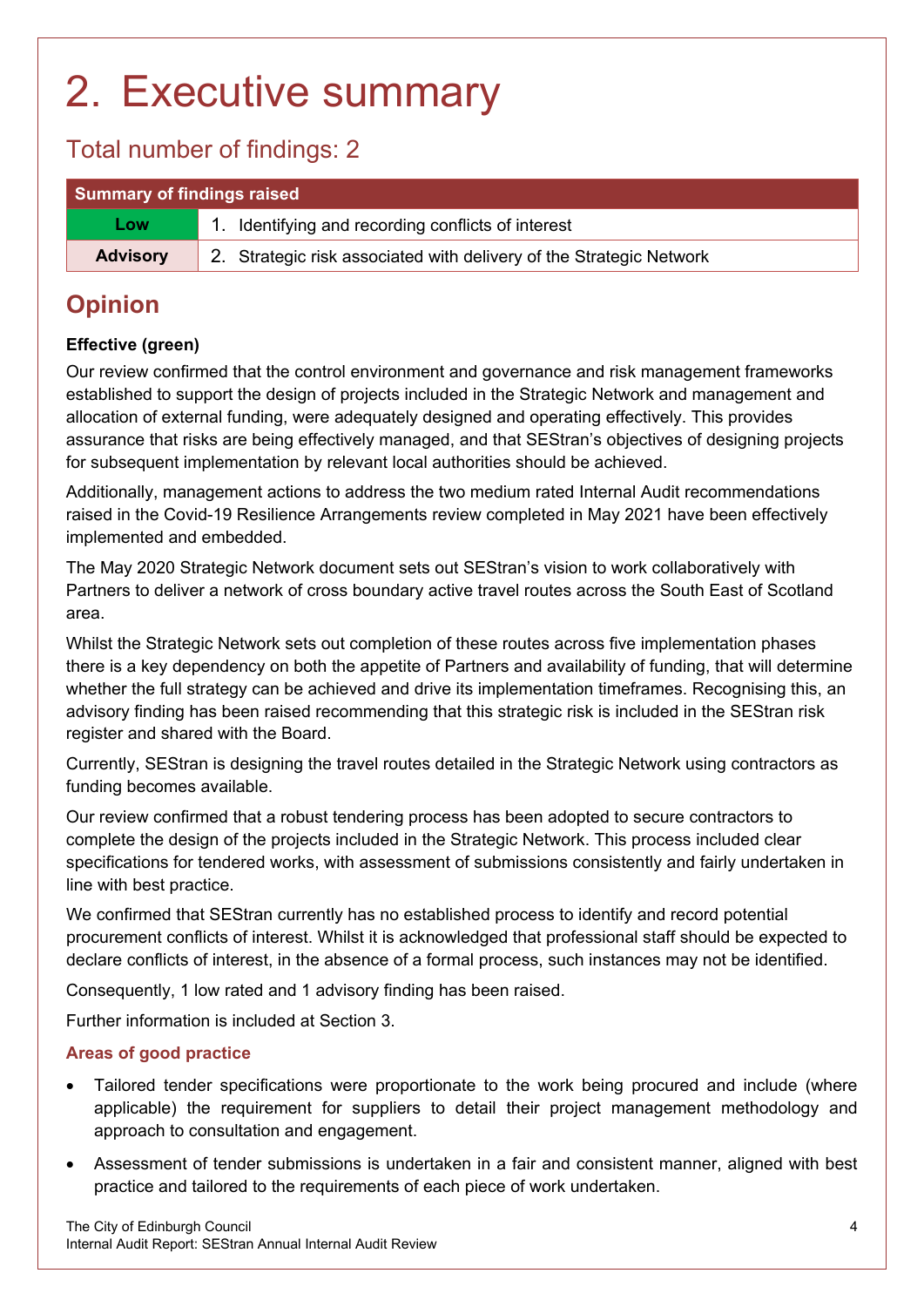- Project management (minute taking, project risk, change management) is outsourced to suppliers where applicable with oversight from SEStran Officers. This reduces the administrative burden on SEStran Officers.
- In recognition of delays to implementation of the Strategic Network resulting from COVID-19, the first tender specification prepared in relation to the Strategic Network included additional resource to continue engagement with Partners, which is considered a fundamental requirement to support delivery of the Strategic Network.

## <span id="page-8-0"></span>Detailed findings

#### **1. Conflicts of interest Low**

SEStran's Standing Orders Part 5: Contract Standing Orders paragraph 3 outlines that no employee of SEStran who has an actual, or potential conflict of interest or a direct or indirect pecuniary interest in a tender should be involved in the tendering process.

Our review identified that there is no formal process for identifying and recording actual, potential, or perceived conflicts of interest of Officers on a routine basis, or during the tender process.

#### **Risks**

The potential risks associated with our findings are:

• When COIs are not properly managed the outcomes could lead to antitrust violations; bribery, corruption or fraud; competition disadvantage; data breaches; or insider trading.

#### **1.1 Recommendation: Conflicts of interest declarations**

- 1. We recommend that an appropriate process is designed and implemented that requires staff to declare any actual, potential, or perceived conflicts of interest, including nil return, on a routine basis (e.g. annually), after a significant change in personal circumstance, and at the preparation and planning stage of any new procurement.
- 2. Guidance should be provided to ensure that conflicts of interest are clearly defined and understood by all staff involved in the procurement of goods and services, and that they are aware of their responsibilities in relation to conflicts of interest.

#### **1.1 Agreed Management Action: Conflicts of interest declarations**

Guidance will be added to our Anti-bribery Policy and Procedures to the effect that staff will be required to declare any potential conflicts of interest

| <b>Owner: Jim Grieve, Partnership Director</b>         | Implementation Date: |
|--------------------------------------------------------|----------------------|
| <b>Contributors: Angela Chambers, Business Manager</b> | <b>June 2022</b>     |

#### **2. Strategic risk associated with delivery of the Strategic Network <b>Advisory**

The Strategic Network sets out completion of its routes across five implementation phases, however there is a key dependency on both the appetite of Partners, and availability of funding, that will determine whether the full strategy can be achieved and drive its implementation timeframes.

SEStran's risk register includes general risks relating to project appraisal and delivery which has a net risk score assessed as low, and reputation which is also has a net risk score assessed to be low. There is no specific risk recorded detailing the inherent risks associated with this project, or the mitigating controls put in place to manage the risk.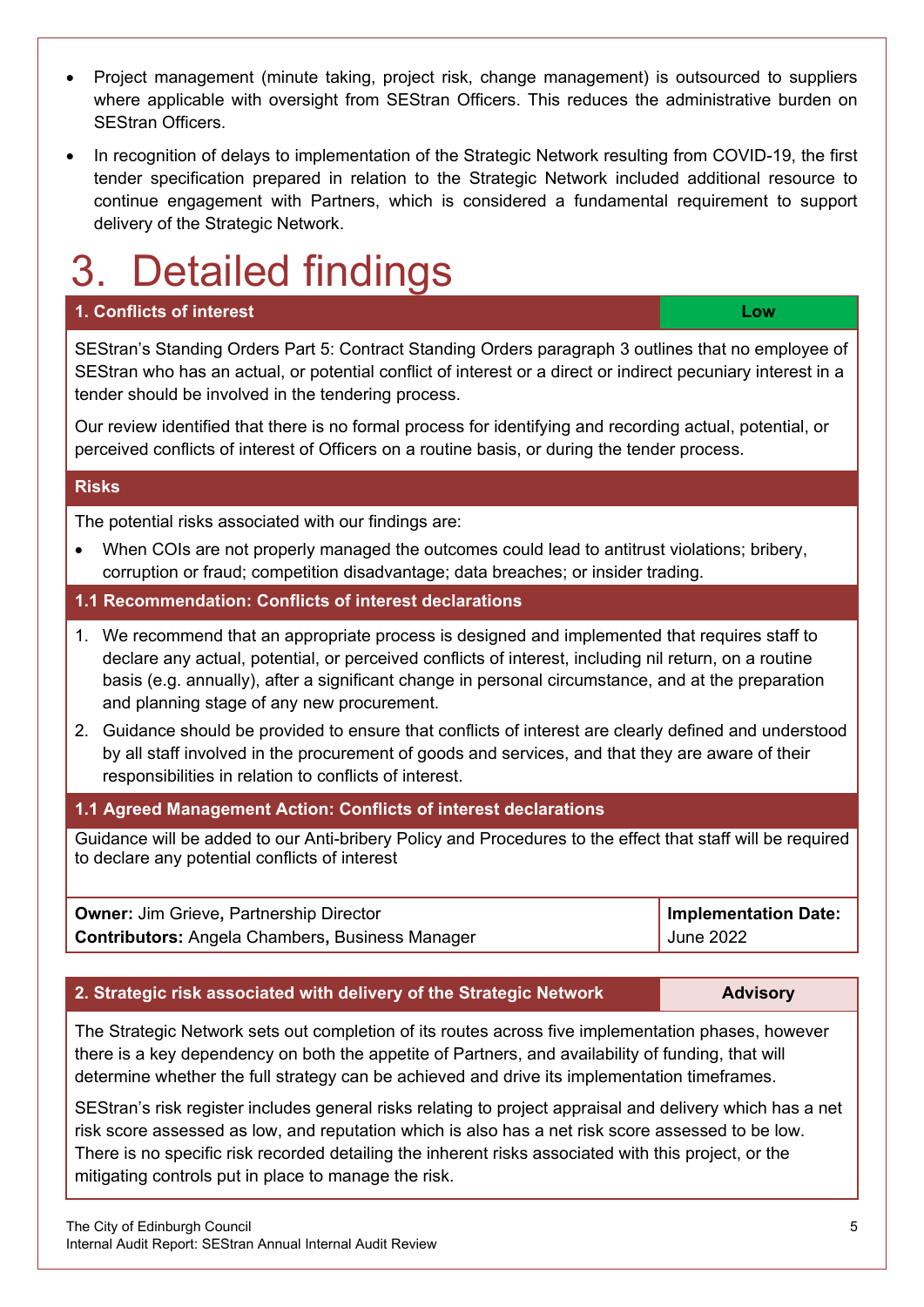#### **2.1 Recommendation: Strategic risk associated with delivery of the Strategic Network**

Given the findings detailed in this report, it is recommended that SEStran documents the inherent reputational risk associated with the Strategic Network, and its reliance on external Partners and sources of funding becoming available to drive its delivery.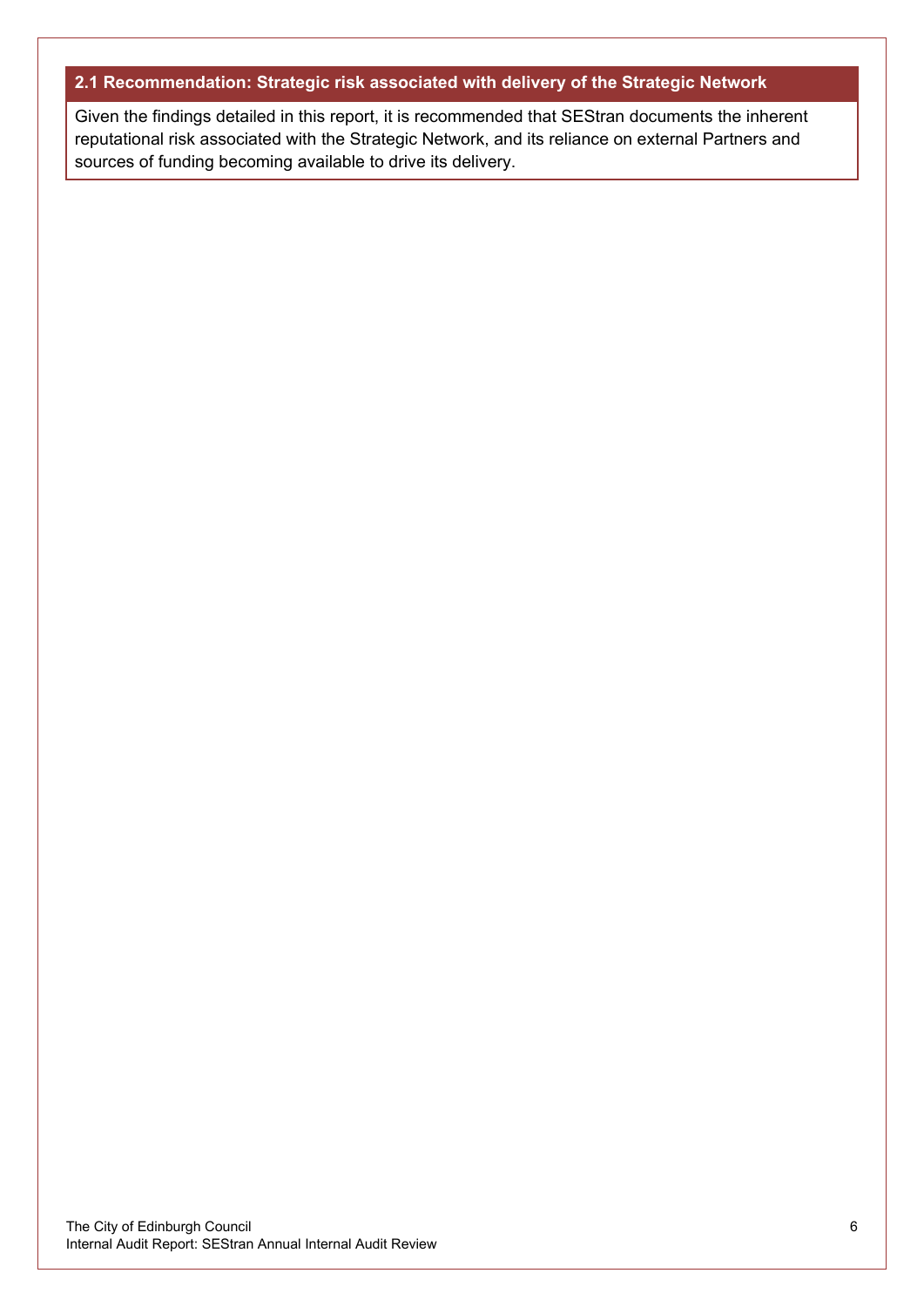## <span id="page-10-0"></span>Appendix 1: Basis of our classifications

| <b>Finding rating</b> | <b>Assessment rationale</b>                                                                                                                                                                                                                                                                                                                                                                                                                                                                                                                                                                                                                                   |
|-----------------------|---------------------------------------------------------------------------------------------------------------------------------------------------------------------------------------------------------------------------------------------------------------------------------------------------------------------------------------------------------------------------------------------------------------------------------------------------------------------------------------------------------------------------------------------------------------------------------------------------------------------------------------------------------------|
| <b>Critical</b>       | A finding that could have a:<br><b>Critical</b> impact on operational performance that would prevent SEStran from being able to<br>operate in the long term*;<br>Critical material monetary or financial statement impact in excess of external audit's financial<br>$\bullet$<br>statements materiality threshold that would impact SEStran's ability to continue as a going<br>concern;<br><b>Critical</b> breach in laws and regulations that could result in material fines or long-term<br>٠<br>consequences; or<br>Critical impact on the reputation of the organisation which could threaten its future (long term)<br>$\bullet$<br>viability.         |
| <b>High</b>           | A finding that could have a:<br>Significant impact on operational performance that would prevent SEStran from being able<br>$\bullet$<br>to operate in the medium term**;<br>Significant monetary or financial statement impact that is below the external audit's financial<br>$\bullet$<br>statements materiality threshold, but requires an adjustment to the financial statements;<br>Significant breach in laws and regulations that could result in material fines or medium-term<br>$\bullet$<br>consequences; or<br>Significant impact on the reputation of the organisation which could threaten its future<br>$\bullet$<br>(medium term) viability. |
| <b>sMedium</b>        | A finding that could have a:<br>Moderate impact on operational performance that would prevent SEStran from being able to<br>$\bullet$<br>operate in the short term***;<br>Moderate monetary or financial statement impact that is below the external audit financial<br>$\bullet$<br>statements materiality threshold, but requires an adjustment to the financial statements;<br>Moderate breach in laws and regulations resulting in moderate fines and short-term<br>$\bullet$<br>consequences; or<br><b>Moderate</b> impact on the reputation of the organisation that could threaten its future (short<br>$\bullet$<br>term) viability.                  |
| Low                   | A finding that could have a:<br>Minor impact on operational performance that does not prevent SEStran from being able to operate;<br>Minor monetary or financial statement impact that is below the external audit financial statements<br>$\bullet$<br>materiality threshold, and does not require an adjustment to the financial statements;<br>Minor breach in laws and regulations with limited consequences; or<br>$\bullet$<br>Minor impact on the reputation of the organisation that does not threaten its future viability.<br>٠                                                                                                                     |
| <b>Advisory</b>       | A finding that does not have a risk impact but has been raised to highlight areas of inefficiencies<br>or good practice.                                                                                                                                                                                                                                                                                                                                                                                                                                                                                                                                      |

**\* Long term -** a period of one year or more

**\*\* Medium term -** a period of 3 to 12 months

\*\*\* **Short term -** a period of 1 to 3 months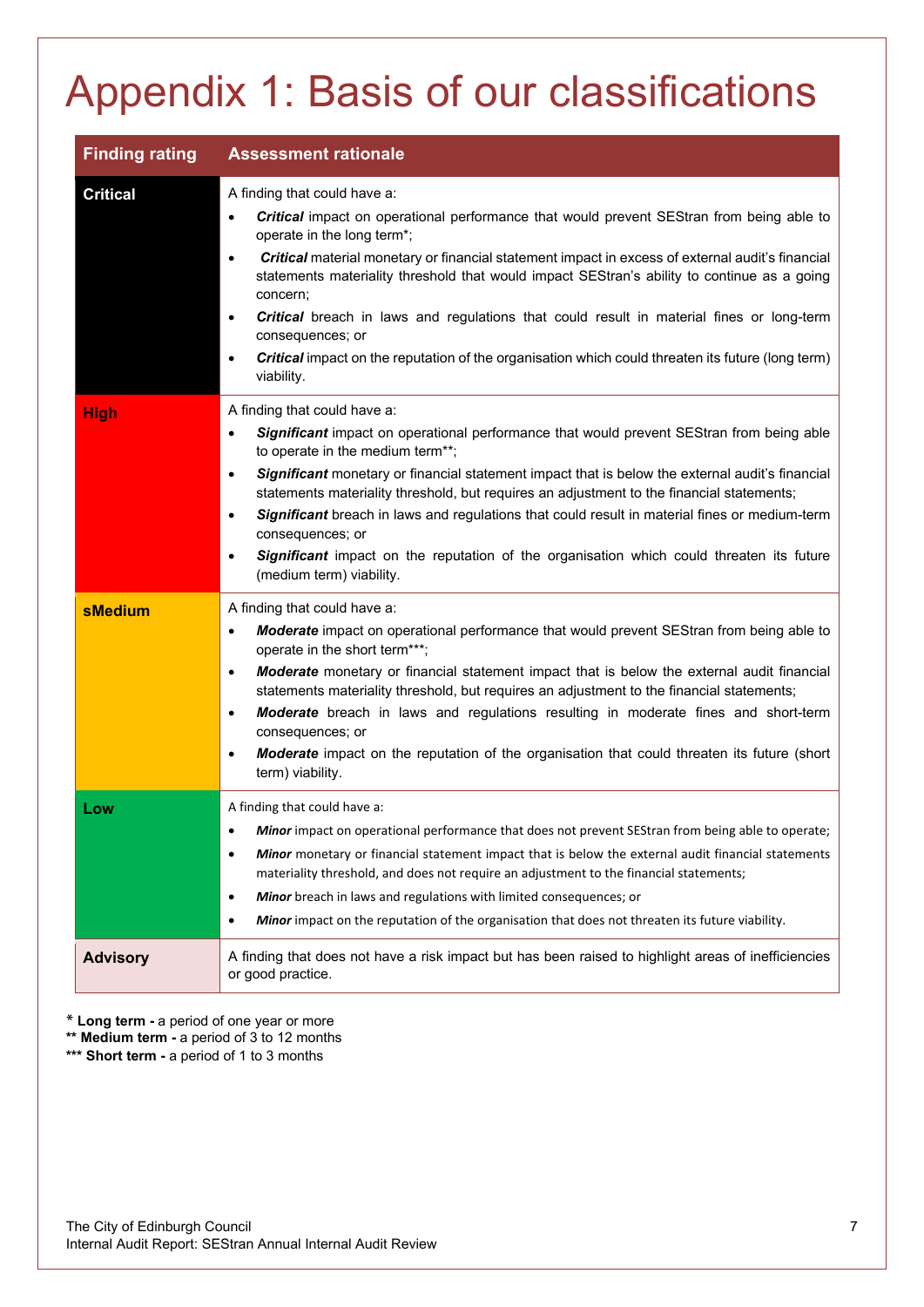# <span id="page-11-0"></span>Appendix 2: Areas of audit focus

The areas of audit focus and related control objectives included in the review are:

| <b>Audit Area</b>  | <b>Control Objectives</b>                                                                                                                                                                                                                                                                                                                                                                                                                                                                                                                                                                                                                                                                                                                                                                                                                                                                                                                                                                                                                                                                                                                                                                                                                                                                                                                                                                                                                                                                                                                                                                                                                                                                                                                                                       |
|--------------------|---------------------------------------------------------------------------------------------------------------------------------------------------------------------------------------------------------------------------------------------------------------------------------------------------------------------------------------------------------------------------------------------------------------------------------------------------------------------------------------------------------------------------------------------------------------------------------------------------------------------------------------------------------------------------------------------------------------------------------------------------------------------------------------------------------------------------------------------------------------------------------------------------------------------------------------------------------------------------------------------------------------------------------------------------------------------------------------------------------------------------------------------------------------------------------------------------------------------------------------------------------------------------------------------------------------------------------------------------------------------------------------------------------------------------------------------------------------------------------------------------------------------------------------------------------------------------------------------------------------------------------------------------------------------------------------------------------------------------------------------------------------------------------|
| Strategy           | SEStran has developed an appropriate strategy to support their Active Travel<br>network development responsibilities including:<br>prioritisation of planning for the design projects in alignment with the May<br>2020 Strategic Network - Cross Boundary Active Travel Routes<br><b>Connecting People and Places report</b><br>identification of all relevant partners<br>$\bullet$                                                                                                                                                                                                                                                                                                                                                                                                                                                                                                                                                                                                                                                                                                                                                                                                                                                                                                                                                                                                                                                                                                                                                                                                                                                                                                                                                                                           |
|                    | agreement of roles and responsibilities with relevant local authorities and<br>$\bullet$<br>partners (including governance and oversight responsibilities) and<br>establishing partnership agreements (where required)<br>identification and procurement of consultants and temporary resources<br>$\bullet$<br>required<br>evaluating and sourcing funding to support project delivery.<br>٠                                                                                                                                                                                                                                                                                                                                                                                                                                                                                                                                                                                                                                                                                                                                                                                                                                                                                                                                                                                                                                                                                                                                                                                                                                                                                                                                                                                   |
| Procurement and    | 1. All external consultants have been appropriately and consistently procured                                                                                                                                                                                                                                                                                                                                                                                                                                                                                                                                                                                                                                                                                                                                                                                                                                                                                                                                                                                                                                                                                                                                                                                                                                                                                                                                                                                                                                                                                                                                                                                                                                                                                                   |
| Project Management | using a standard framework, with all tenders consistently assessed and<br>outcomes recorded.<br>2. A clear requirement specification has been produced and agreed with all<br>temporary employees and consultants engaged.<br>3. A clear project management methodology has been defined and<br>consistently applied to support all projects. This should include:<br>a business requirements specification that outlines the detailed<br>$\bullet$<br>scope of each project<br>a change management process that records the rationale for and<br>$\bullet$<br>obtains approval of all changes to the original scope<br>a multi criteria analysis for each project<br>$\bullet$<br>a project plan that includes key delivery dates and project<br>$\bullet$<br>dependencies<br>ongoing updates to project plans (as required)<br>identification, assessment, recording, and management of any<br>risks that could potentially impact the project<br>clear guidance on how to assess the current status of individual<br>$\bullet$<br>projects (for example red; amber; green with supporting definitions)<br>standard project reporting that provides regular progress updates<br>$\bullet$<br>to relevant SEStran Committees and the Board, and enables<br>consistent comparison of progress across projects<br>an escalation process that can be applied to highlight any<br>$\bullet$<br>significant issues out with the routine governance reporting cycle<br>appropriate project management teams are in place that include<br>$\bullet$<br>representation from relevant partner organisations where<br>applicable<br>project management team meetings are minuted with details of<br>agreed actions recorded, together with completion responsibilities<br>and timeframes |